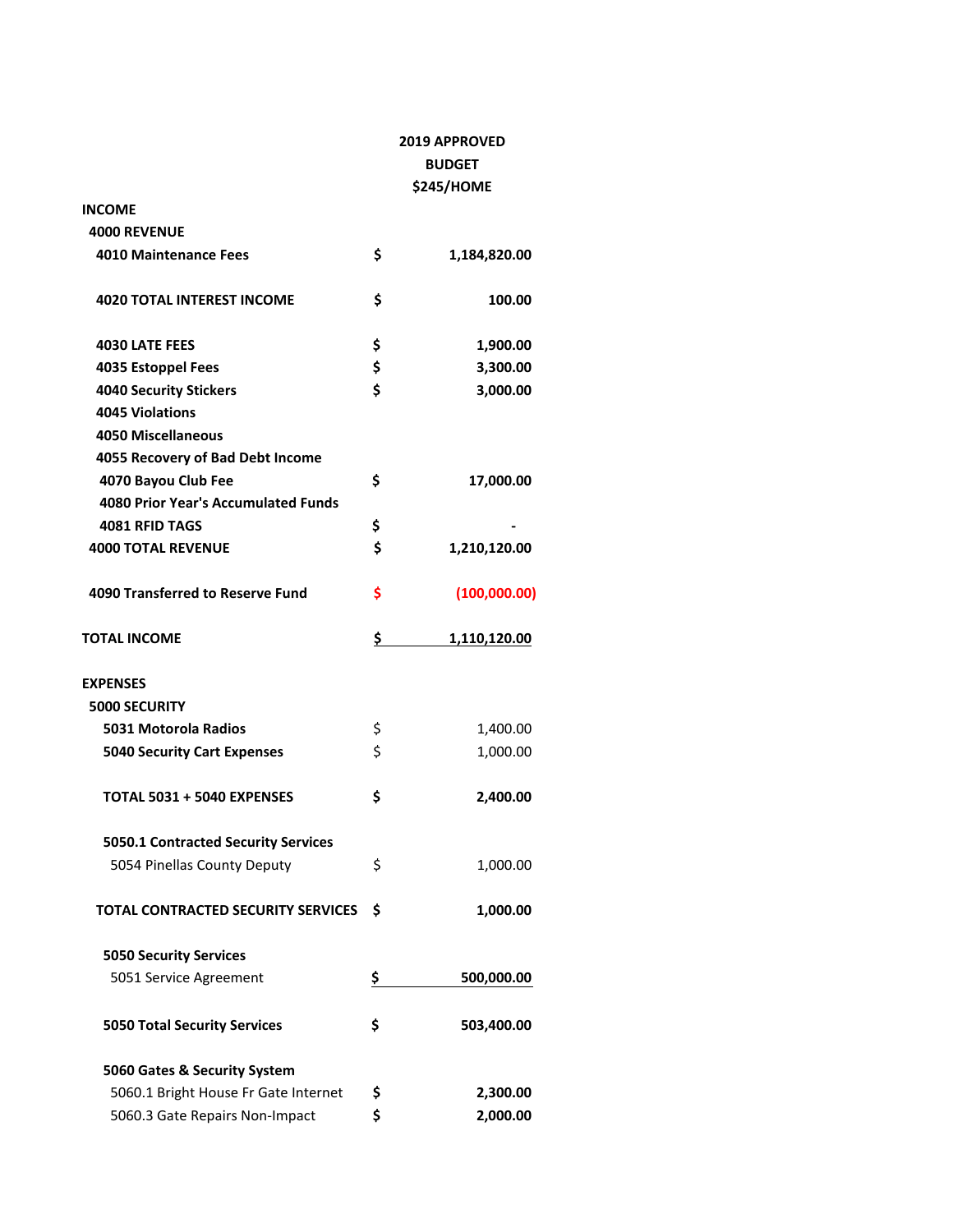| 5060.4 Gate Repairs Impact                | \$<br>1,200.00   |
|-------------------------------------------|------------------|
| 5060.5 Gate Impact Repair Collections     |                  |
| 5060.7 Guardhouse Maintenance             |                  |
| 5060.8 Guardhouse Supplies                | \$               |
| 5070 Guardhouse Bldg/ Equip Maint         | \$<br>1,000.00   |
| 5090 Guardhouse Supplies                  | \$<br>1,500.00   |
| 5091 Accurate Electronics Contract        | \$<br>3,500.00   |
| 5092 RFID TAGS                            | \$               |
| TOTAL 5060 GATES & SECURITY SYSTEM        | \$<br>11,500.00  |
| <b>TOTAL 5000 SECURITY</b>                | \$<br>514,900.00 |
| <b>5100 ADMINISTRATIVE EXPENSES</b>       |                  |
| 5115 Audit & Tax Services                 | \$<br>6,000.00   |
| 5117 Accounting Services                  | \$<br>14,000.00  |
| 5120 Bad Debt Expense                     |                  |
| 5125 Depreciation                         | \$               |
| 5131 Income Taxes                         |                  |
| 5140 Legal & Consulting Fees              | \$<br>15,000.00  |
| 5145 Licenses, Permits and Fees           | \$<br>100.00     |
| 5155 Miscellaneous                        | \$<br>600.00     |
| <b>TOTAL 5100 ADMINISTRATIVE EXPENSES</b> | \$<br>35,700.00  |
| 5155 Admin Supplies/Civic Misc            |                  |
| 5156 Copy Services                        | \$<br>1,500.00   |
| 5157 BCCA Office                          |                  |
| 5157.1 Offsite Records Storage            | \$<br>1,300.00   |
| 5157.2 Manager's Cell Phone               | \$<br>1,250.00   |
| 5157.3 Credit Card Fees                   | \$               |
| 5157.4<br>Coupon Books                    | \$<br>2,200.00   |
| 5157.5 Staff Reimbursements               | \$<br>550.00     |
| 5157.6 Postage                            | \$<br>2,000.00   |
| <b>Meeting Room Charges</b><br>5157.7     | \$<br>500.00     |
| 5157.8 Bank Coupon Stop Fees              | \$               |
| 5157.10 Supplies/ Equipment               | \$<br>1,000.00   |
| 5157.11 Other                             | \$               |
| 5157.12 BCCA Office Rental                | \$<br>6,500.00   |
| 5157.13 Software                          | \$<br>1,000.00   |
| 5157.14 Computer IT Help                  | \$<br>750.00     |
| 5157.15 Other Computer Expenses           | \$<br>200.00     |
| <b>5157 TOTAL BCCA OFFICE EXPENSES</b>    | \$<br>18,750.00  |
| TOTAL ADMIN. & OFFICE EXPENSES            | \$<br>54,450.00  |

 **5300 UTILITIES 5320 Electricity**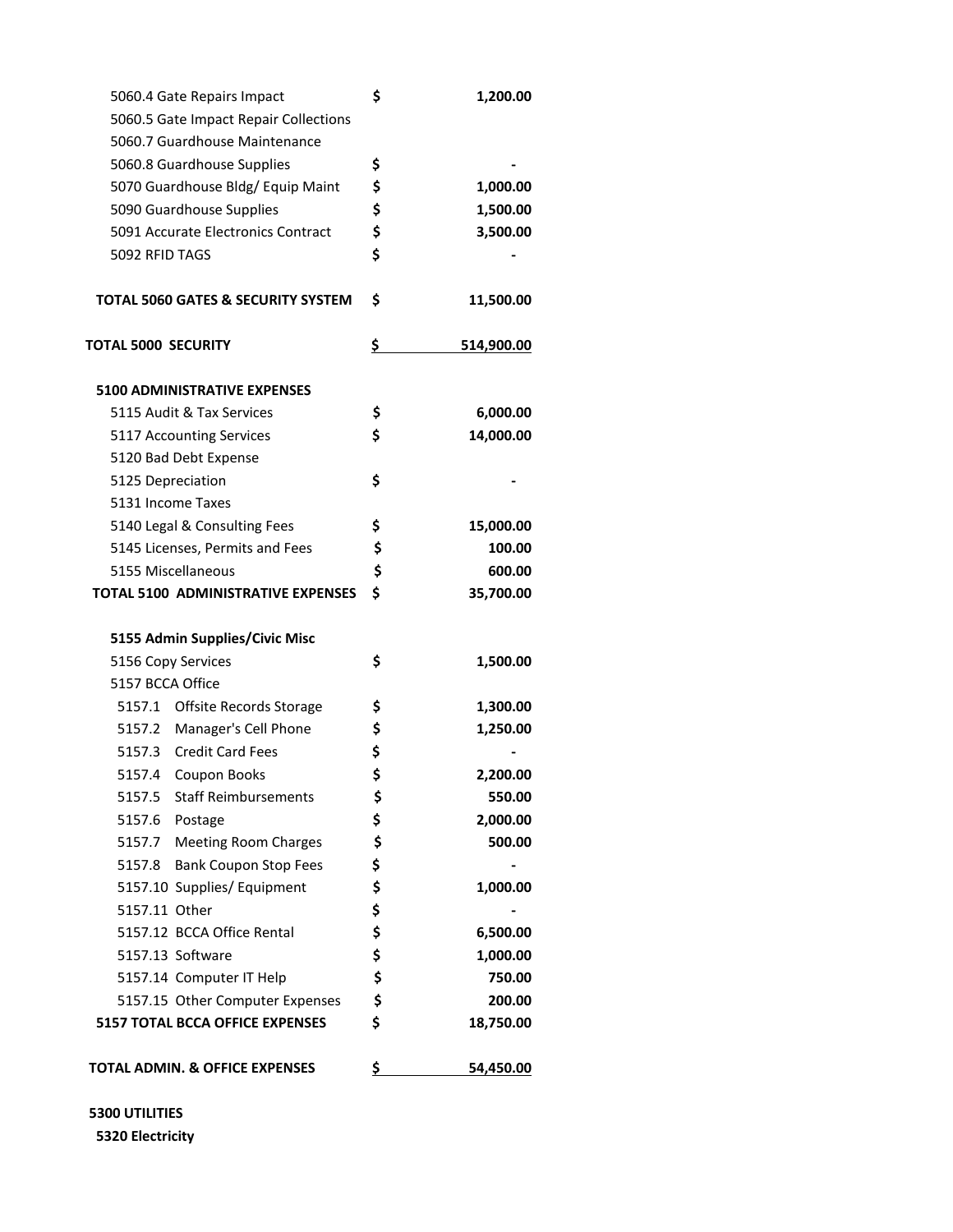| 5320.1 Fountains                      | \$<br>3,100.00  |
|---------------------------------------|-----------------|
| 5320.2 Wells                          | \$<br>1,300.00  |
| 5320.3 Lift Stations                  | \$<br>2,600.00  |
| 5320.4 Front Gate                     | \$<br>6,000.00  |
| 5320.5 Rear Guard House               | \$<br>1,100.00  |
| 5320.6 Aeration                       | \$<br>1,500.00  |
| <b>5320 TOTAL ELECTRICITY</b>         | \$<br>15,600.00 |
| 5370 Telephone                        |                 |
| 5370.1 OfficePhone - Bright House     | \$<br>3,500.00  |
| 5370.2 Guard House - Bright House     | \$<br>3,800.00  |
| <b>TOTAL 5370 TELEPHONE</b>           | \$<br>7,300.00  |
| 5390 Water/Sewer/Waste                |                 |
| 5390.1 Pinellas County Utilities      | \$<br>150.00    |
| 5390.2 Pinellas Park Master Meter     | \$<br>8,500.00  |
| 5390.3 Pinellas Park Other            | \$<br>1,200.00  |
| TOTAL 5390 WATER/SEWER/WASTE          | \$<br>9,900.00  |
| <b>TOTAL 5300 UTILITIES</b>           | \$<br>32,800.00 |
| <b>5000 MAINTENANCE &amp; GROUNDS</b> |                 |
| 5505 Aquatic & Lake Maintenance       |                 |
| 5505.1 Lake Maintenance Contracts     | \$<br>8,800.00  |
| 5505.2 Fountain Repairs               | \$<br>5,000.00  |
| 5505.3 Lake Maintenance               | \$<br>1,500.00  |
| <b>TOTAL 5505 AQUATIC MAINTENANCE</b> | \$<br>15,300.00 |
| 5510 General Maintenance & Repair     |                 |
| 5510.1 Sidewalks                      | \$<br>30,000.00 |
| 5510.2 Fire Hydrant Inspection/Repair | \$<br>500.00    |
| 5510.3 Storm Sewer Inspection/Repair  | \$<br>5,000.00  |
| 5510.4 Lighting/Electrical Repairs    | \$<br>1,000.00  |
| 5510.5 General Maintenance/Repairs    | \$<br>1,000.00  |
| 5510.6 Fence Maintenance/Repairs      | \$<br>1,000.00  |
| 5510.7 Road/Bridge Repairs            | \$<br>2,000.00  |
| 5510.8 Painting Gates/Guardhouses     | \$<br>2,500.00  |
| 5510 Signage                          | \$<br>500.00    |
| 5510.11 Street Cleaning               | \$<br>2,500.00  |
| <b>TOTAL 5510 GENERAL MAINTENANCE</b> | \$<br>46,000.00 |
| 5520 Landscaping                      |                 |
| 5520.1 Christmas Lighting             | \$<br>1,500.00  |
| 5520.2 Tree Trimming Contract         | \$<br>30,000.00 |
| 5200.3 Mulching                       | \$<br>13,000.00 |
| 5520.4 General Landscaping            | \$<br>2,000.00  |
| 5520.5 Landscape Renovations          | \$<br>35,000.00 |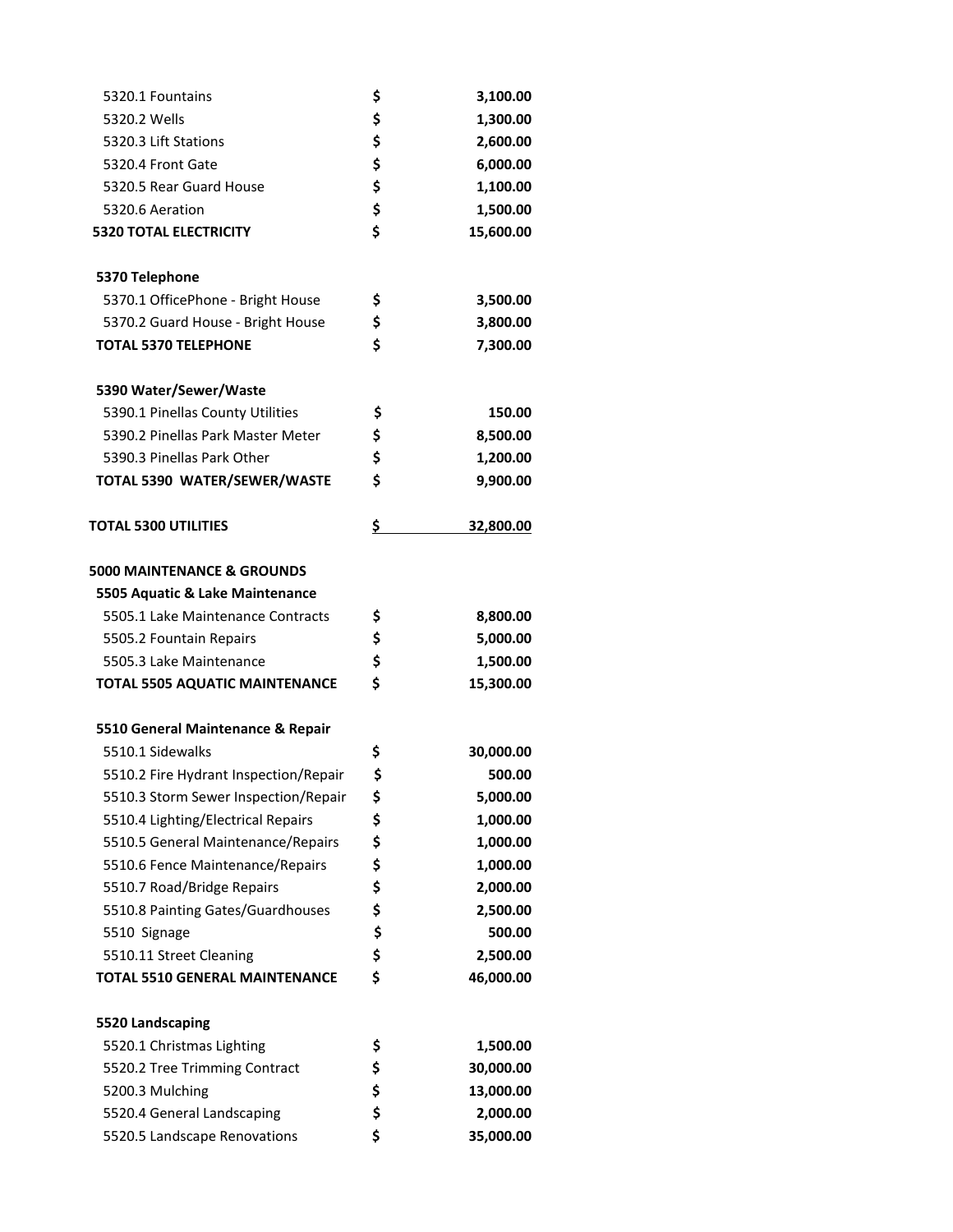| <b>TOTAL 5520 LANDSCAPING</b>          | \$<br>81,500.00  |
|----------------------------------------|------------------|
| <b>5530 Grounds Contract</b>           |                  |
| 5530.1 Sago Maintenance Contract       | \$<br>3,000.00   |
| 5530.2 BCCA Common Area                | \$<br>135,000.00 |
| 5530.3 Pest Control/Fertilization      | \$               |
| 5530.4 Tree Pest/Fertilization         | \$               |
| 5530.5 Palm Pruning                    | \$               |
| <b>TOTAL 5530 GROUNDS CONTRACT</b>     | \$<br>138,000.00 |
| <b>5540 STREET LIGHT MAINTENANCE</b>   | \$<br>62,000.00  |
| <b>5550 Lift Station Maintenance</b>   |                  |
| 5550.1 Maintenance Contract            | \$<br>7,500.00   |
| 5550.2 Bayou Club Reimbursement        |                  |
| 5550.3 Beachberry Repairs              | \$<br>750.00     |
| 5550.4 Waterash Repairs                | \$<br>750.00     |
| 5550.5 Hunter Repairs                  | \$<br>750.00     |
| <b>TOTAL LIFT STATION MAINTENANCE</b>  | \$<br>9,750.00   |
|                                        |                  |
| <b>5560 Irrigation Repairs</b>         |                  |
| 5560.1 Maintenance Contract            | \$<br>20,000.00  |
| 5560.2 Contracted Parts & Repairs      |                  |
| 5560.3 Other Repairs                   | \$<br>10,000.00  |
| <b>TOTAL 5560 IRRIGATION REPAIRS</b>   | \$<br>30,000.00  |
| <b>TOTAL 5550 MAINT. &amp; GROUNDS</b> | \$<br>382,550.00 |
| <b>6000 INSURANCE</b>                  |                  |
| 6010 Property/Liability                | \$<br>4,100.00   |
| 6020 General Liability                 | \$<br>5,450.00   |
| 6030 Workman's Comp Insurance          | \$<br>2,175.00   |
| 6040 D&O                               | \$<br>1,200.00   |
| 6050 Umbrella                          | \$<br>7,125.00   |
| 6060 Fidelity Bond                     | \$<br>750.00     |
| 6070 Equipment Coverage                | \$<br>475.00     |
| <b>TOTAL 6000 INSURANCE</b>            | \$<br>21,275.00  |
| <b>6500 Payroll Expenses</b>           |                  |
| <b>6510 Payroll Service Fee</b>        | \$<br>1,200.00   |
| <b>6520 Employee Gross Salaries</b>    |                  |
| 6521 Net Pay                           | \$<br>84,130.00  |
| 6522 Employee FICA                     | \$<br>5,642.00   |
| 6523 Employee Medicare                 | \$<br>1,320.00   |
| 6524 Employee Federal Taxes            |                  |